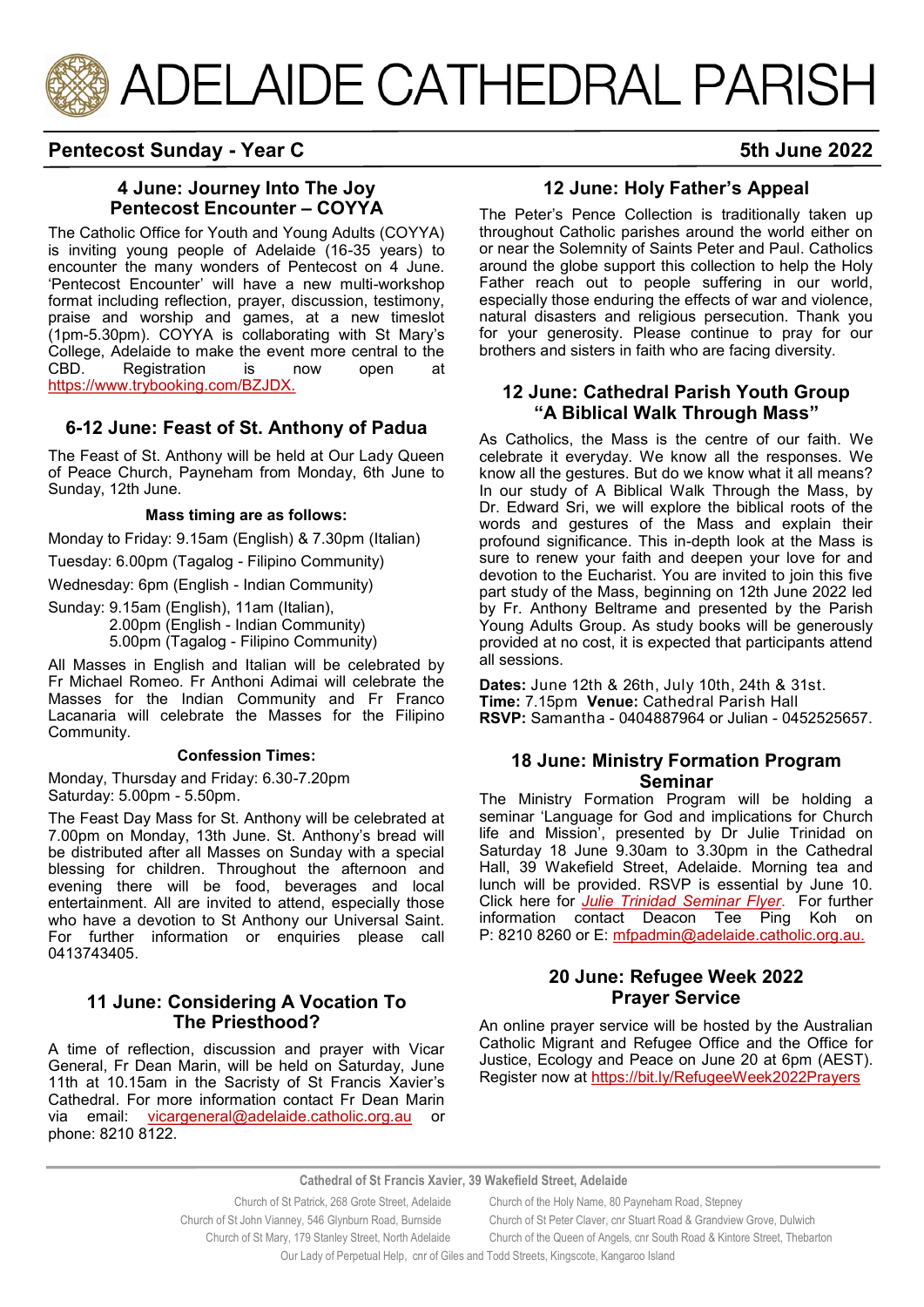# **ADELAIDE CATHEDRAL PARISH**

**Administrator** Fr. Anthoni Adimai SdM **Assistant Administrator** Fr. Peter Rozitis **Latin Mass Chaplain** Fr. Michael McCaffrey, FSSP

**Archbishop of Adelaide Archbishop Patrick O'Regan** 

**Parish Office** (across the lawn from the Cathedral) Mon to Fri: 9.30am–4.30pm • 8210 8155 39 Wakefield St (corner of Wakefield and King William St) Adelaide SA 5000.

Mailing: GPO BOX 1364, Adelaide SA 5001. acp@adelaide.catholic.org.au • www.adelcathparish.org

Parish newsletter: www.adelcathparish.org/news-events/ weekly-newsletters.

| <b>Aboriginal Catholic Ministry</b> |           |
|-------------------------------------|-----------|
| <b>Otherway Centre</b>              | 8362 3185 |
| <b>Cathedral Parish Music</b>       | 82108128  |

**Any emergency requiring a priest**• 0417 080 955 **Pastoral Care:** Visitation and Communion can be arranged for parishioners who are ill. Please call the Office: 8210 8155.

#### **Normal Mass Timings**

REFER TO PARISH WEBSITE FOR HOLY WEEK SCHEDULE

#### *St. Francis Xavier Cathedral, Adelaide*

| <b>Sunday Masses</b>   | Sat:6pm(Vigil)<br><b>Sun: 7am, 9am, 11am,</b><br>2.30pm (African), 6pm      |
|------------------------|-----------------------------------------------------------------------------|
| <b>Weekday Masses</b>  | <b>Mon - Fri</b> : 8am, 12.10pm & 5.45pm<br><b>Sat: 8am, 11.30am</b>        |
| <b>Public Holidays</b> | 8am ONLY at the Cathedral.                                                  |
| <b>Confessions</b>     | <b>Mon, Wed, Fri: 11-12 noon, 5-5.30pm</b><br>Sat: 12 noon-1pm, 4.30-5.30pm |
| <b>Holy Hour</b>       | <b>Tues: 6.30pm, Fri: 11am</b>                                              |
|                        |                                                                             |

*St Mary's, Lower North Adelaide* **Tues and Fri**: 8am **Sun**: 9.30am

*Queen of Angels, Thebarton*

**Wed:** 8.30am **Sat: Confessions:** 5.45pm | **Vigil**: 6pm **Sun**: 9.30am

*St John Vianney, Burnside* **Tues and Thu**: **Mass**: 9am | **Confessions**: 9.30am **Sun**: 9am

*St Peter Claver, Dulwich* **Wed**: 9am, **Fri**: 11am **Confessions:** 11.30am **Sat: Confessions:** 5.30pm | **Vigil:** 6pm **Sun**: 11am

*Holy Name, Stepney* **Sun:** 11am

*St. Patrick, Grote Street, Adelaide* **Sun:** 10.30am (Croatian) 4.00pm (Portuguese) ONLY 1st and 3rd Sunday

*Our Lady of Perpetual Help, Kangaroo Island* Sun: **Confessions:** 9:00 am | **Mass**: 9.30 am

**Please contact the Parish Office for Baptism & Wedding bookings.**

# **WORSHIP: June 4th Saturday VIGIL**

**Entrance Antiphon:** The love of God has been poured into our hearts through the Spirit of God dwelling within us. Alleluia.

**First Reading:** Genesis 11:1-9.

**Responsorial Psalm:** Psalm 103:1-2,24,27-30,35.

**Second Reading**: Romans 8:22-27.

**Gospel Acclamation:** Alleluia! Alleluia! Come, Holy Spirit, fill the hearts of the faithful and kindle in them the fire of your love. Alleluia!

**Gospel:** John 7:37-39.

**Universal Prayer Response**: Christ, graciously hear us.

**Communion Antiphon:** On the last day of the festival, Jesus stood and cried out: If anyone is thirsty, let him come to me and drink. Alleluia!

# **WORSHIP: June 5th Sunday Masses**

**Entrance Antiphon:** The Spirit of the Lord has filled the whole world and that which contains all things understands what is said, Alleluia.

**First Reading:** Acts 2:1-11.

**Responsorial Psalm:** Psalm 103:1,24,29-31,34.

**Second Reading**: Romans 8:8-17.

**Gospel Acclamation:** Alleluia! Alleluia! Come, Holy Spirit, fill the hearts of the faithful and kindle in them the fire of your love. Alleluia!

**Gospel:** John 14:15-16,23-26.

**Universal Prayer Response**: Christ, graciously hear us.

**Communion Antiphon:** They were all filled with the Holy Spirit and spoke of the marvels of God. Alleluia.

#### **\*\*\*\*\*\*\*\*\*\*\*\*\*\*\*\*\*\*\*\*\*\*\***

**Next week:** The Most Holy Trinity. **First Reading:** Proverbs 8:22-31. **Second Reading:** Romans 5:1-5. **Gospel:** John 16:12-15.

#### **\*\*\*\*\*\*\*\*\*\*\*\*\*\*\*\*\*\*\*\*\*\*\***

# **Liturgies & Activities (6th - 12th June)**

**Mon** The Blessed Virgin Mary, Mother of the Church. **Thu** St. Ephrem and St. Columba of Iona.

**Sat** St. Barnabas.

**Sun** The Most Holy Trinity.

# **Prayers Requests for the Sick**

Bruce Palmer, Ester Mendoza, Jacob Dylan, Anton Sylvester, Antonio Romeo, Emily Swan, Teresita Agravante, Amy Lopez, Angelina Musico, Anna Fiocco, Julie Nelson, Elijah Oleta, Paul Nowak, Stefano Scambiatterra, Agnes Sobida Liat, Bebut & Stella Alquizola, Shamie Legaya, Msgr. Robert Egar and Richard Murphy.

# **Safeguarding Children**

Just a reminder that all children need to be accompanied to and from the toilet, ideally by an adult family member. Kindly ensure that children are supervised by an adult family member in the carparks at all times.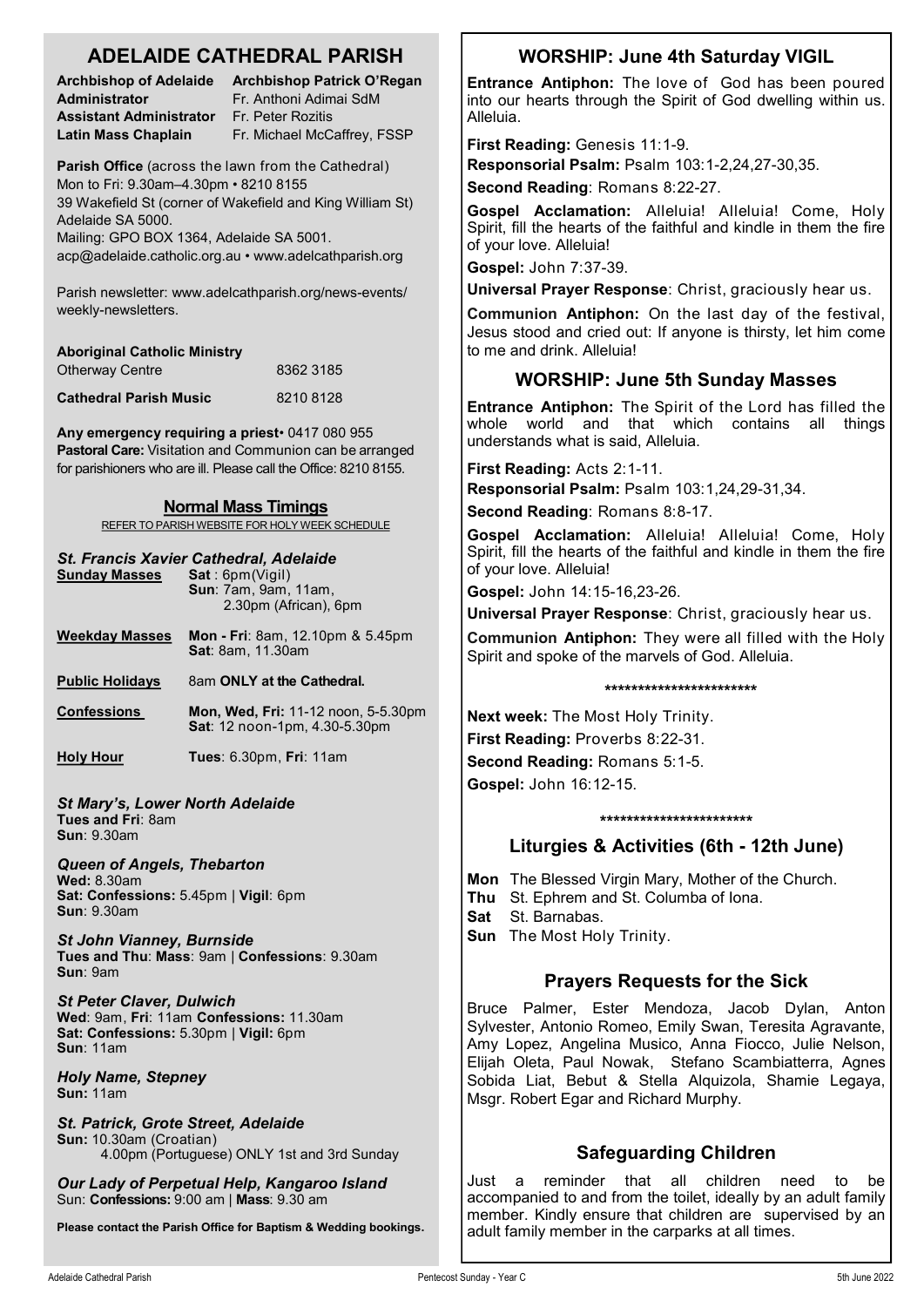### **Prayer Requests**

*Recently Deceased:* Sr. Robert Aitken and James Kurian (SFX),

#### *Deceased Anniversaries*:

**Cathedral:** Dr. Philip Harding AM, David Alcock, Antoni Myszka, Anthony Braganza, Amante Burgonio, Dumon family, and Joseph Rivera.

**Queen of Angels:** Letterino Bene Zampogna, Ada Ielasi, Giuseppina Trimboli, Adamo Catanzaritti and Mary Zirilli.

**St. Marys:** Ida Cinaglia, and Vic Purell.

**St. John Vianney/St. Peter Claver:** Lorna Stuart & family, Kathleen & Sydney Cochrane, Frank & Ollie Lavin, Howard & Jessica Inglis, Hogg family (Ted, Stephen & Barbara), Joan Munday, Ron James, Myrle & Bill Rogers, Margaret Moores and Patricia Nelson.

### **June 25-26: World Meeting of Families**

World Meeting of Families will be held on the weekend of June 25-26 in the Archdiocese of Adelaide. Pope Francis has asked each Archdiocese to participate in the World Meeting of Families with the theme "Family Love: Vocation and a Way to Holiness"

# **3 July: Walking In the Spirit National Prayer Pilgrimage**

People across the country are invited to participate in a national prayer pilgrimage as the Catholic Church in Australia prepares for the Second Assembly of the Fifth Plenary Council of Australia in Sydney from July 3-9. We pray for the Holy Spirit's guidance and grace for the members who will gather and also for ourselves and the Church, that we may have the courage to follow where God is leading us. For information visit: [www.plenarycouncil.catholic.org.au/walkinginthespirit](http://www.plenarycouncil.catholic.org.au/walkinginthespirit)

#### **3 July: Plenary Council Walking In The Spirit**

The Walking in the Spirit prayer campaign began on Easter Sunday and runs until the Second Assembly, which opens on Sunday July 3. Resources have been created for use by individuals, families, schools, parishes and other Catholic communities. Visit: [www.plenarycouncil.catholic.org.au/walkinginthespirit/](https://aus01.safelinks.protection.outlook.com/?url=http%3A%2F%2Fwww.plenarycouncil.catholic.org.au%2Fwalkinginthespirit%2F&data=04%7C01%7Cjbradshaw%40adelaide.catholic.org.au%7C84992dbcff244f546e4f08da16cc8598%7Cfe51d108d61d407cbcaaaab5af82a7ac%7C1%7C0%7C637)

### **24 July: Second World Day for Grandparents and the Elderly**

Pope Francis has proclaimed the Second World Day for Grandparents and the Elderly to be held on Sunday 24th July 2022. In announcing this, Pope Francis has chosen the theme "In old age they will still bear fruit." - Psalm 92:15.

There will be a Special Mass for all the Grandparents in our Parish to celebrate this beautiful day. More details on the celebration in our Parish closer to the date.

# **St. Vincent Pallotti Scholarship Trust**

The St Vincent Pallotti Scholarship Trust offers scholarships to enable lay people to further their understanding and skills in leadership/ministry or a specialised activity, such as promoting faith enhancement, social justice and pastoral care. Closing date for application is July 29. More information and application forms available at https://bit.ly/3llIAIr

## **The Southern Cross: June 2022 Edition**

The June issue of *The Southern Cross*, which includes information about the upcoming second assembly of the Plenary Council, coverage of the annual Marian Procession and local school news, will be available in all churches of our Parish this weekend. Please take home a copy from the church foyer for \$2.

## **The Mary MacKillop Walk**

The Mary MacKillop Walk is proving very popular and feedback has been really positive. We're about to order a reprint of the free self-guided booklets, which are currently available from the museum (Tuesday to Sunday), also the adjoining High Street Café (any day) and the Norwood Town Hall (Monday to Friday only). Guided walks are offered on the first Sunday and the first Wednesday of every month. Bookings are essential. We're happy to provide the booklets, OR you can also access them on smart phones/ ipads / tablets at:<https://bit.ly/3tazQPH>

### **Mary MacKillop Museum**

If you haven't already visited the museum, this four minute video introduction might whet your appetite: [https://bit.ly/390UxGE.](https://bit.ly/390UxGE) Come any day, Sunday to Tuesday, between 10am and 4pm. Bring the family as there's plenty to see and do for children.



With Pentecost upon us, be moved to grow strength and diversity in your community. Since 1961 Palms Australia has prepared individuals and organisations to work effectively in culturally diverse environments and situations.

Drawing on our experience we offer the **[Neighbours](https://aus01.safelinks.protection.outlook.com/?url=https%3A%2F%2Fpalms.org.au%2Fneighbours-without-borders%2F&data=05%7C01%7Ccfernandez%40acp.adelaide.catholic.org.au%7C721743d533f344113b2a08da42cde160%7Cfe51d108d61d407cbcaaaab5af82a7ac%7C1%7C0%7C63789574925)  [Without Borders](https://aus01.safelinks.protection.outlook.com/?url=https%3A%2F%2Fpalms.org.au%2Fneighbours-without-borders%2F&data=05%7C01%7Ccfernandez%40acp.adelaide.catholic.org.au%7C721743d533f344113b2a08da42cde160%7Cfe51d108d61d407cbcaaaab5af82a7ac%7C1%7C0%7C63789574925)** 3-day residential cross-cultural training for advocates and leaders seeking to enrich their community by engaging the diversity of their people. In today's world a community without diverse inputs struggles to find solutions to evolving issues. Participants in the course will be guided to [ascertain, analyse, and act o](https://aus01.safelinks.protection.outlook.com/?url=https%3A%2F%2Fpalms.org.au%2Fneighbours-without-borders%2Fapproach-and-methodology%2F&data=05%7C01%7Ccfernandez%40acp.adelaide.catholic.org.au%7C721743d533f344113b2a08da42cde160%7Cfe51d108d61d407cbcaaaab5af8)n the opportunities for their community to achieve the potential diversity provides to grow greater capacity.

You can learn more, including some practical and conceptual tools, at a free webinar at 5.30pm AEST on Thursday 30 June 2022. Register: <https://bit.ly/3NMebVI>